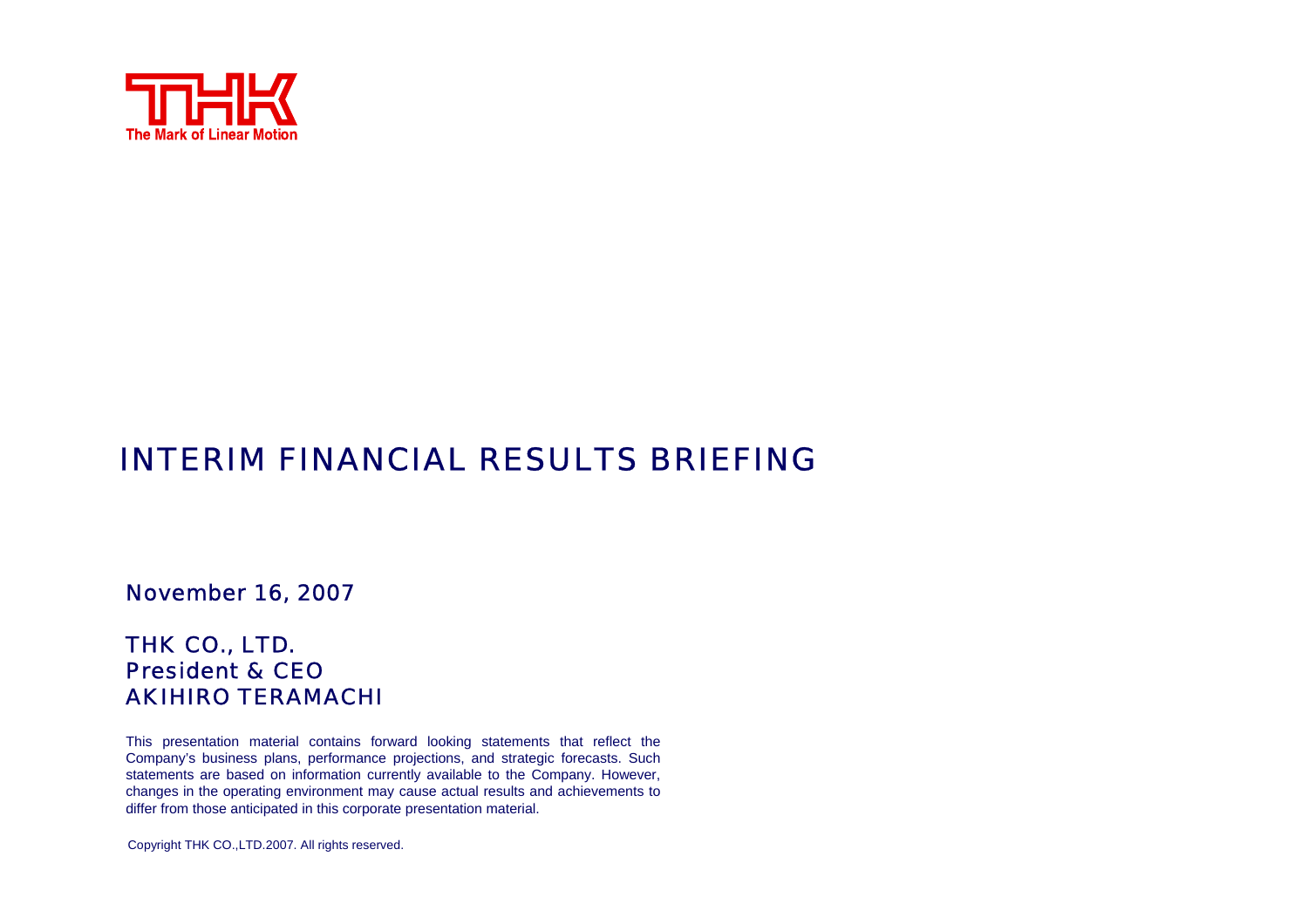## Towards Achieving the FY2010 Vision



NEW BUSINESSES

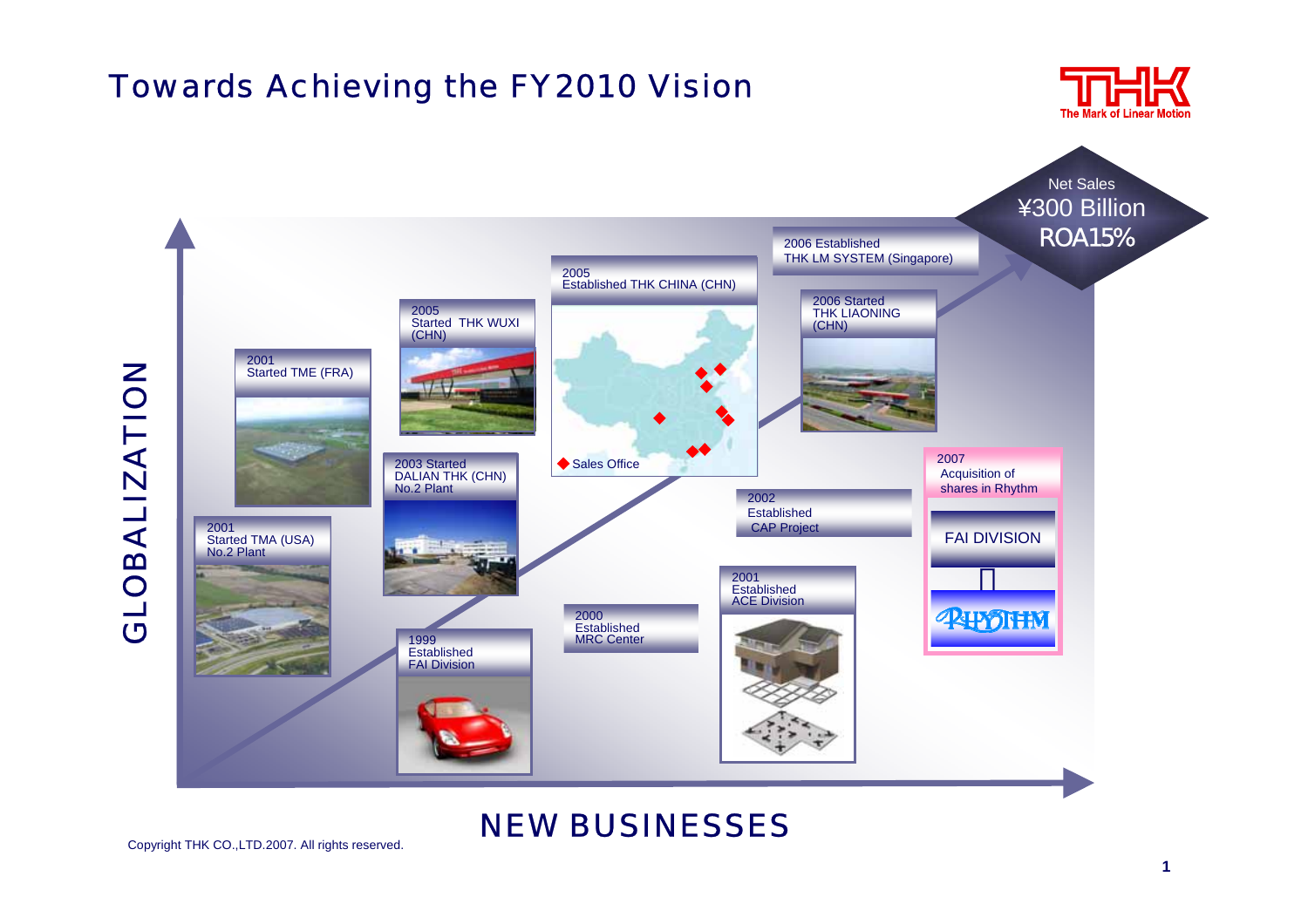# Definition of New Business Segments



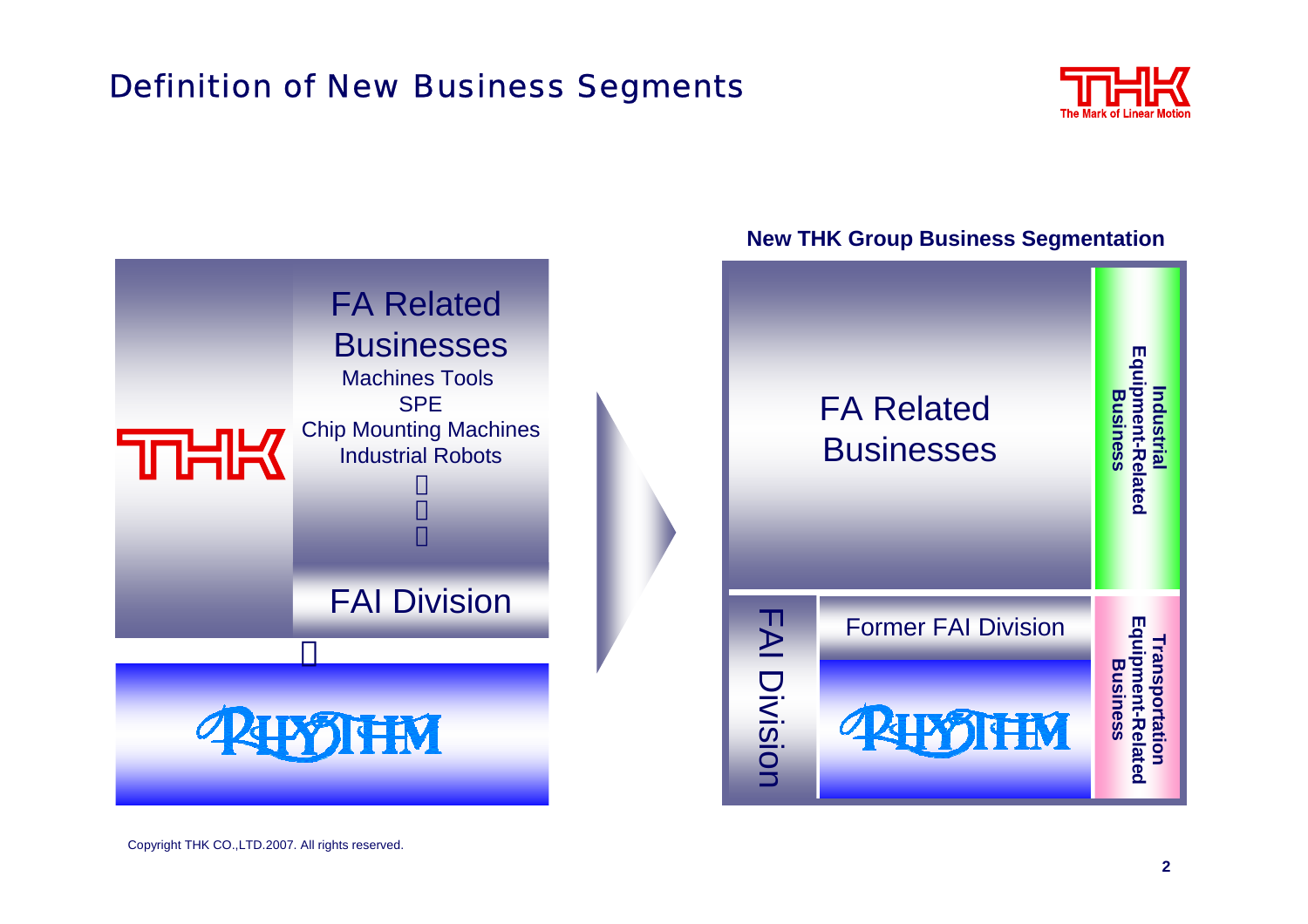# Financial Highlights



- **The Second** In the US, THK has combined its manufacturing and sales to expand business with current customers and develop new customers in a market in which automobile manufacturers continue to reduce production and electronics continue to undergo an adjustment. As <sup>a</sup> result of these efforts, THK was able to extend net sales of machine tools and general machinery. Factors such as the new consolidation of RHYTHM CORPORATION have lead to <sup>a</sup> large increase in sales of transportation equipment. Accordingly, net sales increased by  $\sqrt{5}$ ,978 million, compared to the same period of the previous year, to  $\sqrt{14}$ ,225 million. Operating income fell to  $\setminus$  535 million, a drop of  $\setminus$  413 million yen when compared to the same period of the previous year, due to the transfer pricing agreement between US and Japanese tax authorities enacted from the second half of the fiscal period ending March 2007.
- $\mathcal{L}_{\mathcal{A}}$  In Europe, the demand for machinery is increasing as factories are built one after another. As in the US, THK has combined manufacturing and sales into an effective sales strategy. As <sup>a</sup> result, sales of machine tools and general machinery have transitioned favorably. Additionally, the number of THK products being used by automobile manufacturers is increasing and sales of transportation equipment has also been positive. As a result of the factors, net sales increased by  $\setminus 3,061$  million, compared to the same period of the previous year, to \12,882 million and operating income ended at \2,409 million. Both net sales and operating income set new mid-term records.
- $\mathcal{C}^{\mathcal{A}}$  In Asia, the 2nd production phase of the 3rd Chinese production base, THK MANUFACTURING OF CHINA (LIONING) CO., LTD., was begun in order to strengthen supply to the Chinese and Asian markets.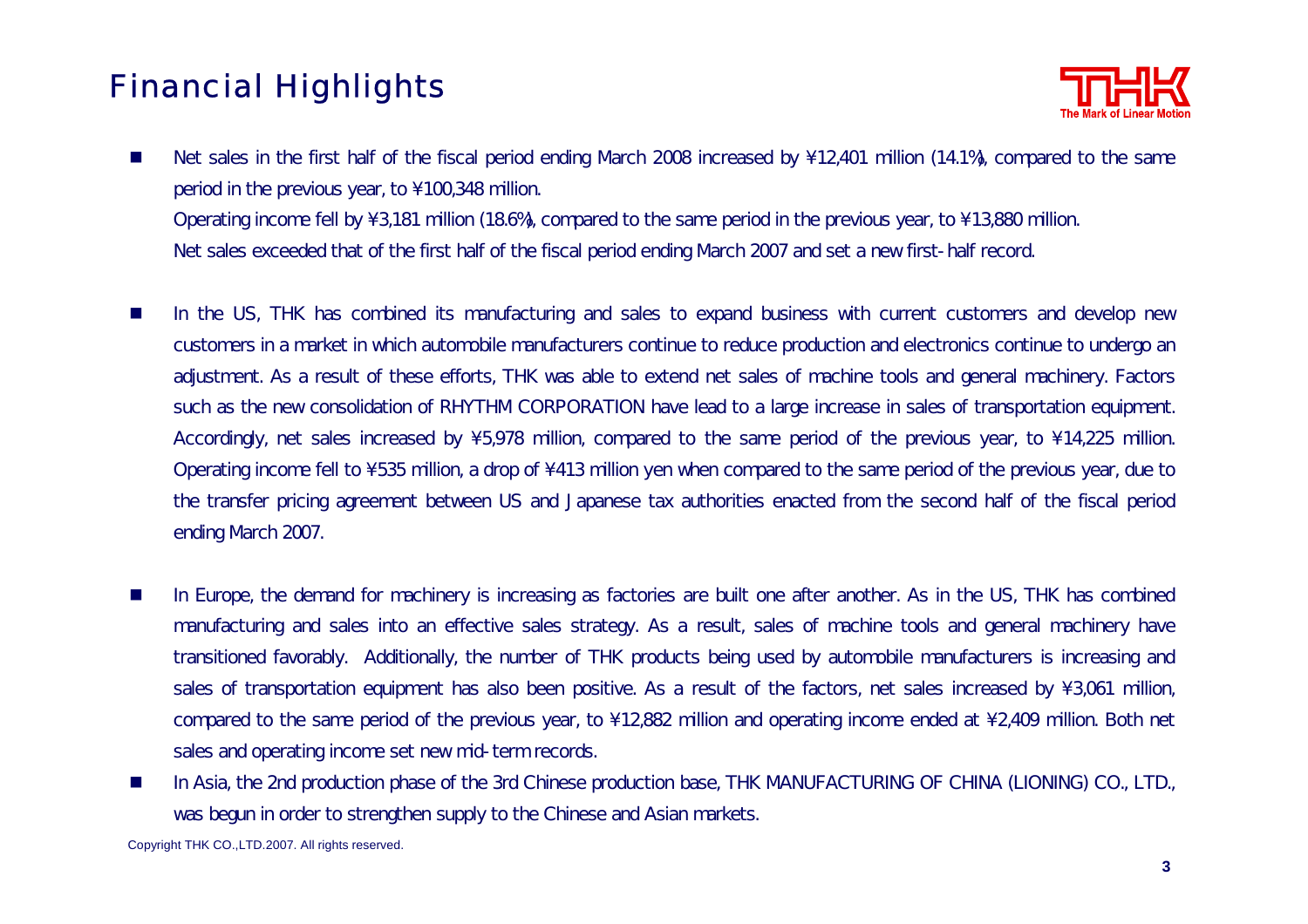### Trend in Net Sales



#### **100,348**



Exchange rate (translation of foreign F/Ss)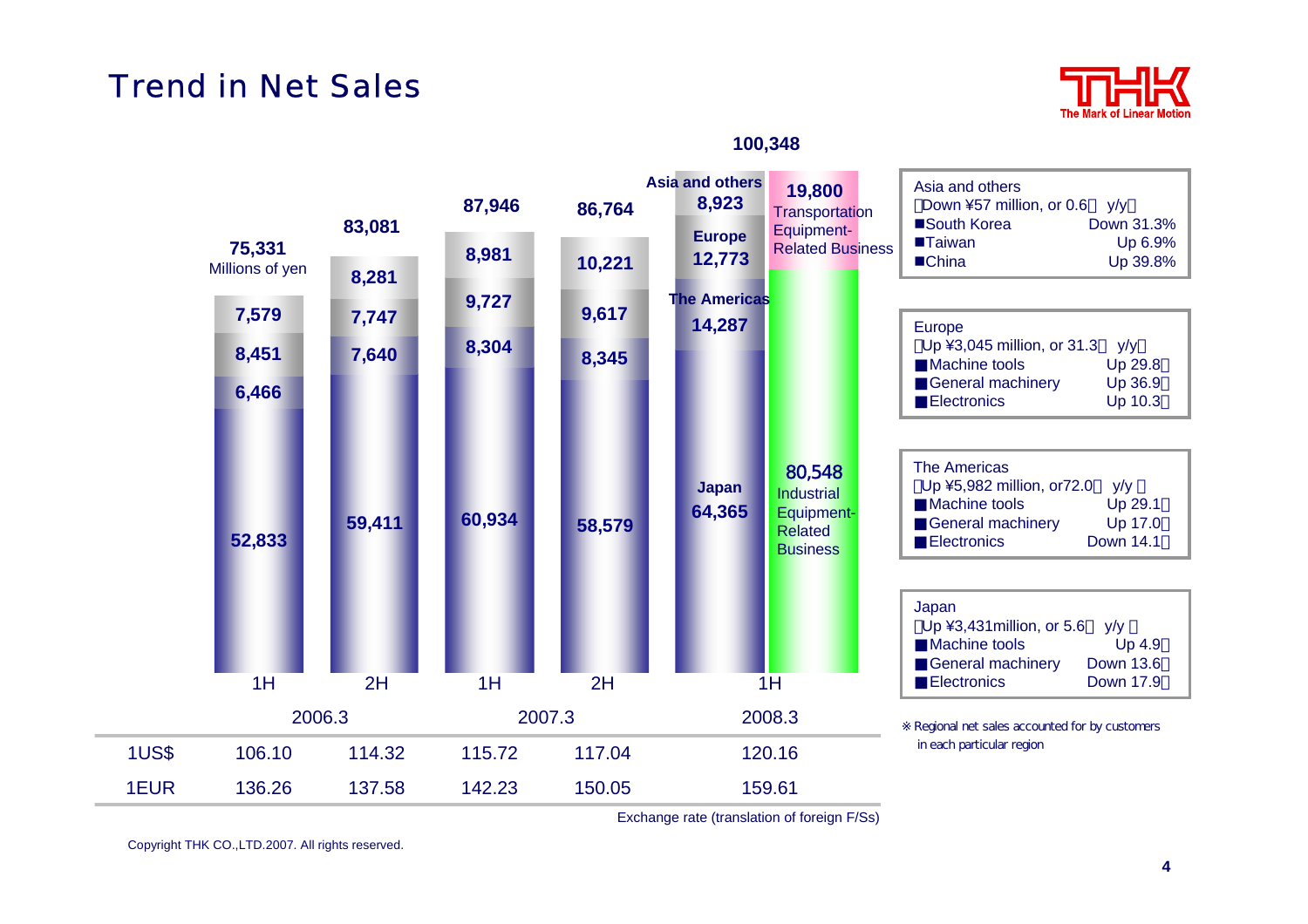## Sales by Industry Segment



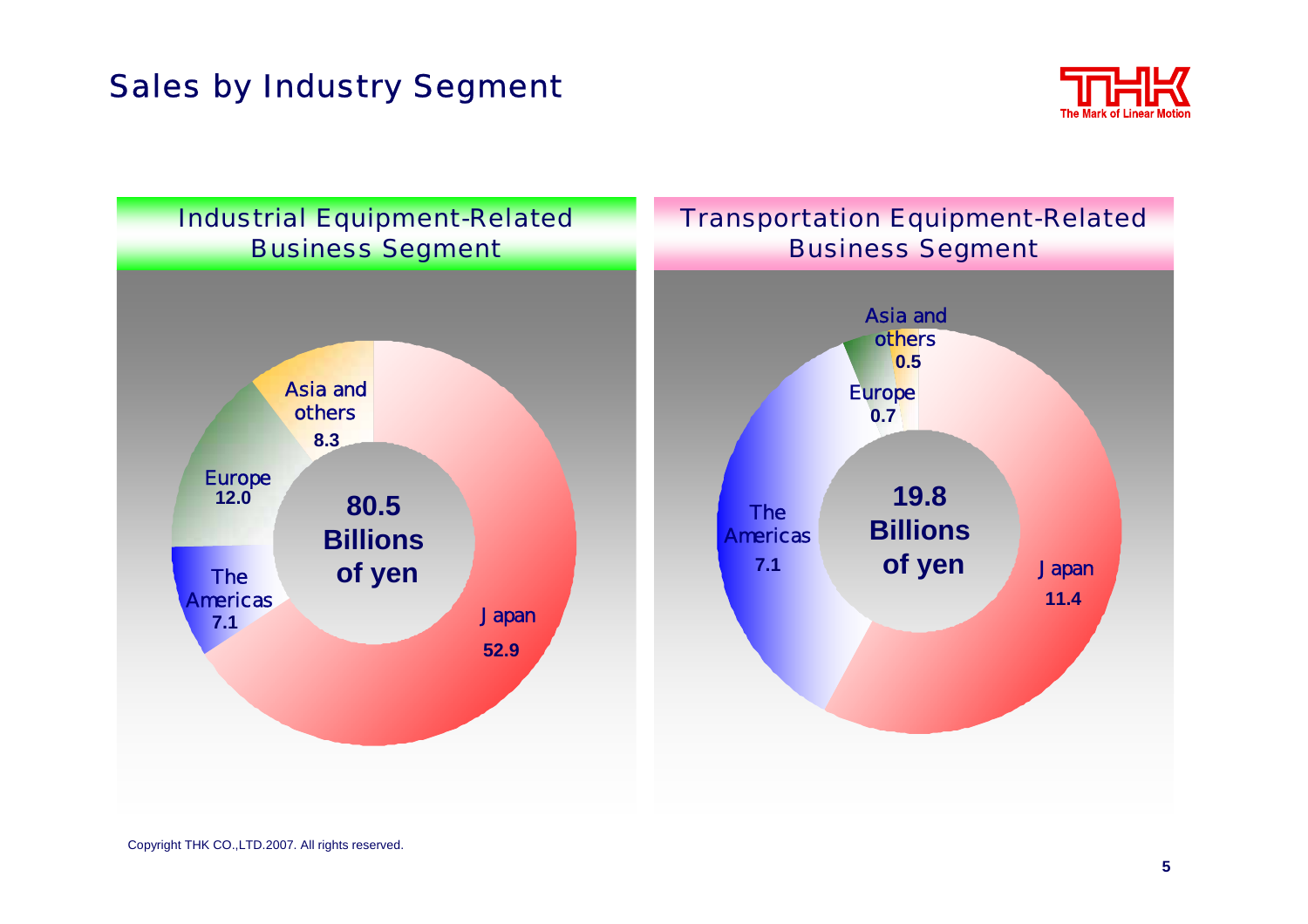#### Trend in Cost Ratio and Net Sales



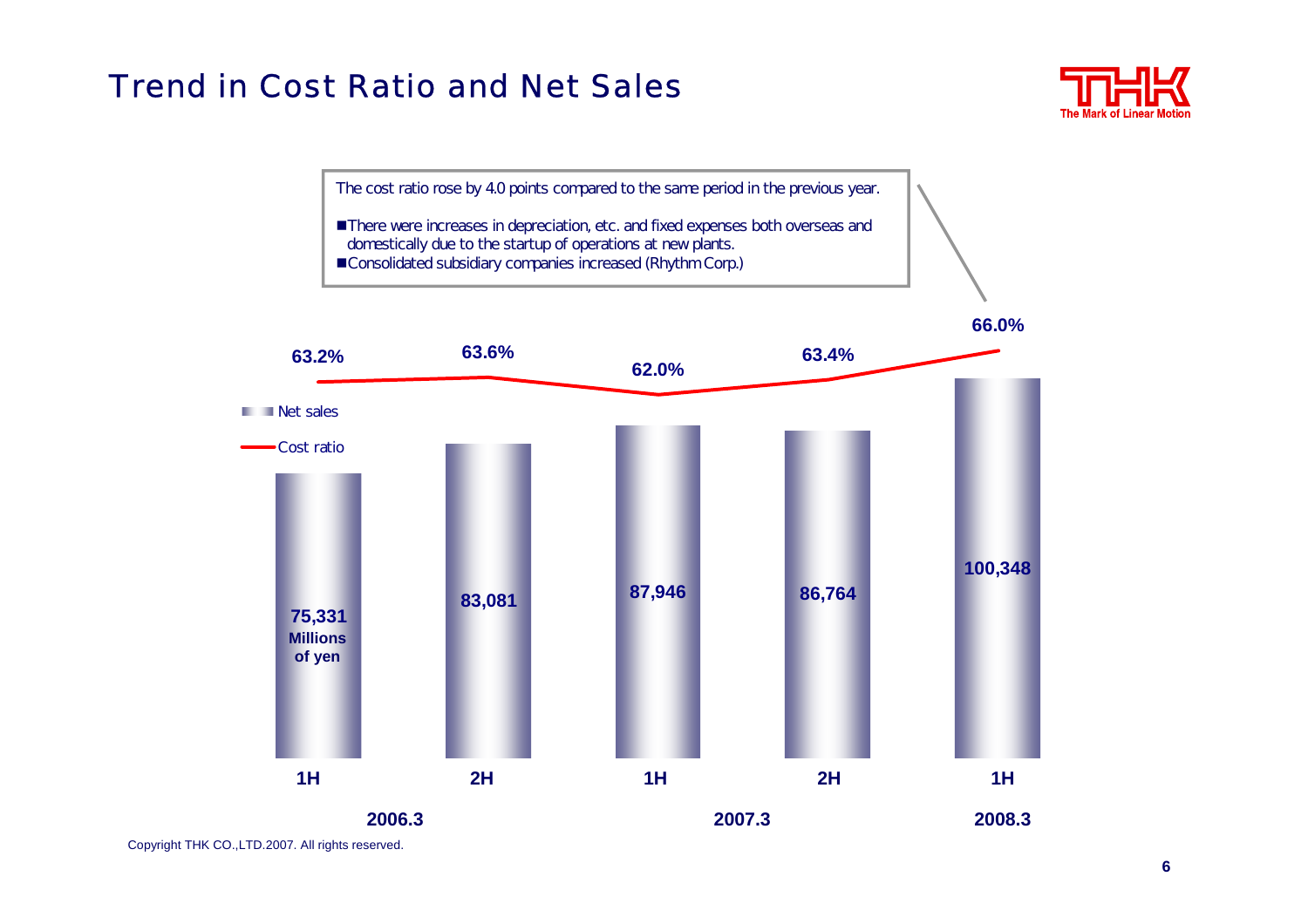## Trends in SG&A

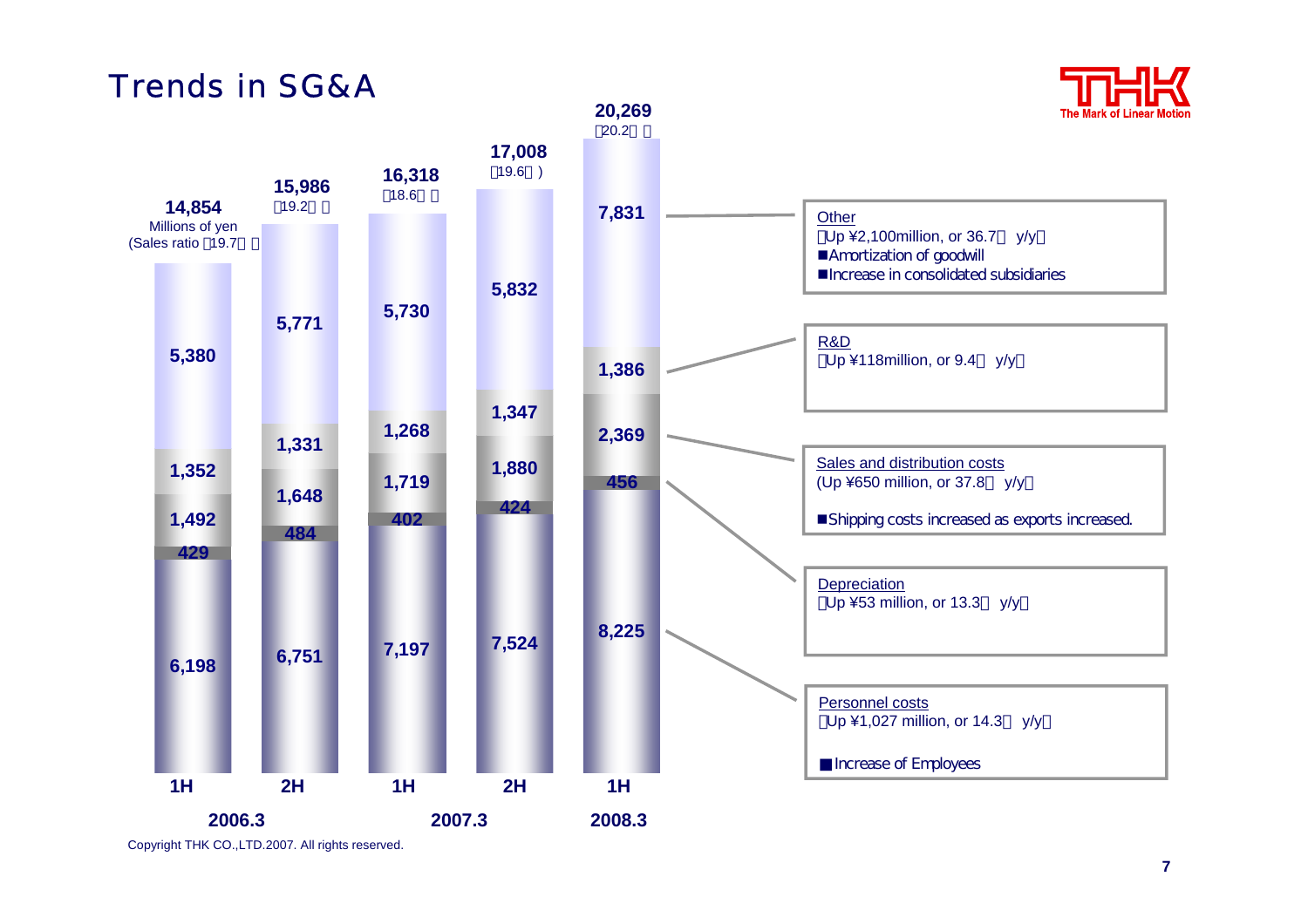## Operating Profit and Operating Profit Margin



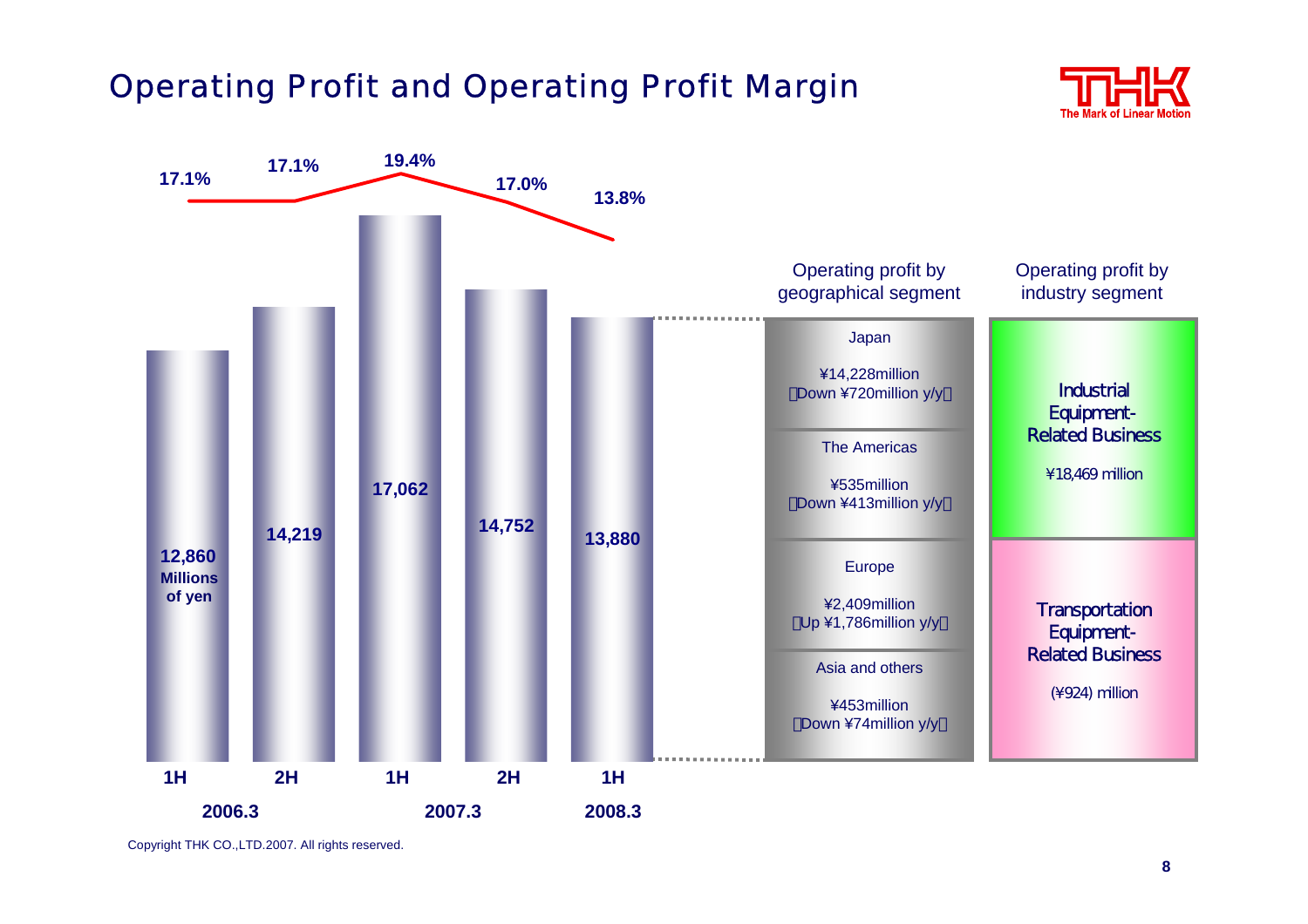## Trends in Net Income

**71**



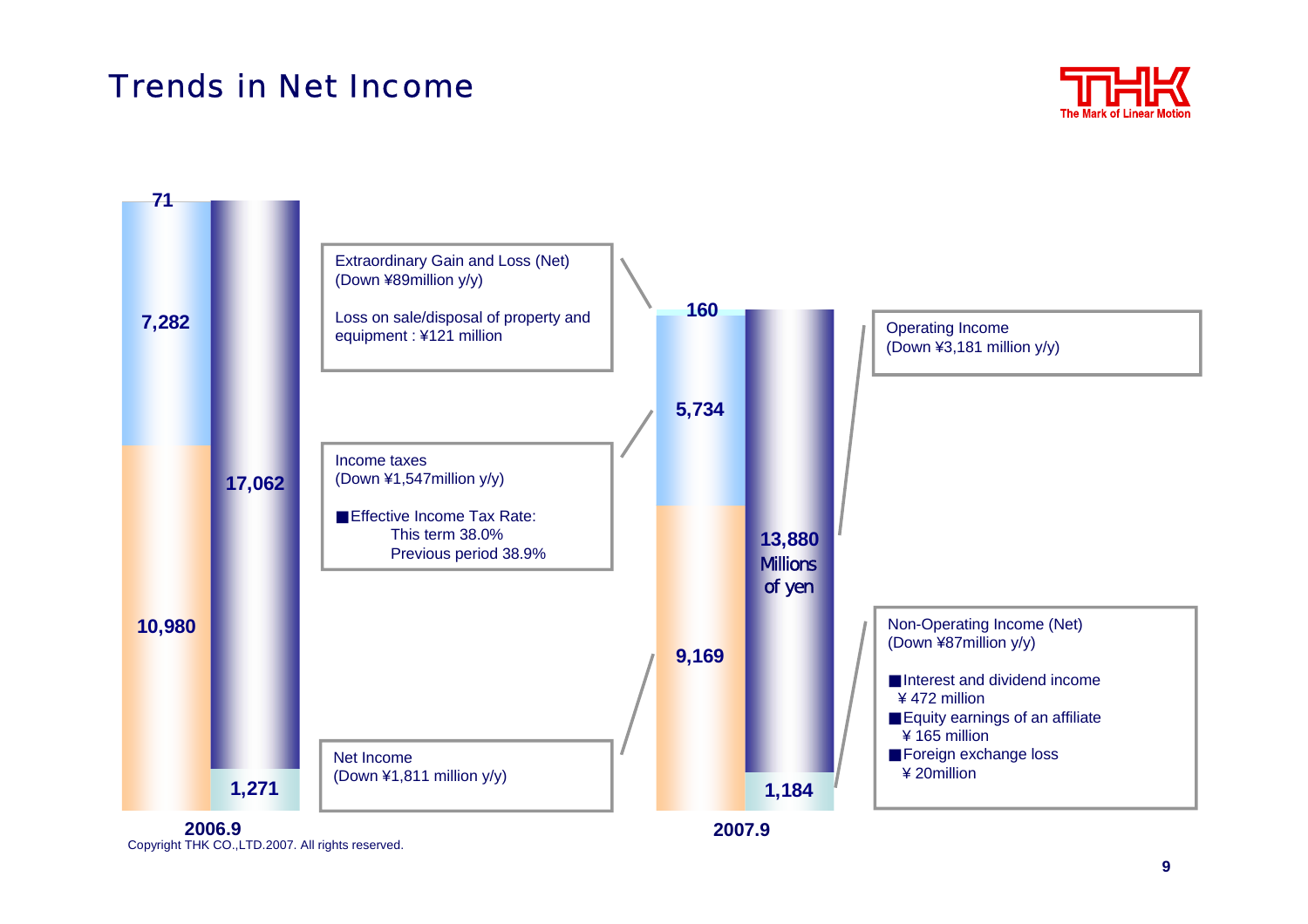# Trends in Liabilities and Equity and Net Assets



| <b>Assets</b>    |         | <b>Current assets</b><br>Down¥21,013million from previous Period                                                                                                                                                                                                 | <b>Current liabilities</b><br>Up ¥640million from previous period                                                                                                                                                                                     |  | <b>Liabilities /</b><br><b>Net Assets (Equity)</b> |         |  |
|------------------|---------|------------------------------------------------------------------------------------------------------------------------------------------------------------------------------------------------------------------------------------------------------------------|-------------------------------------------------------------------------------------------------------------------------------------------------------------------------------------------------------------------------------------------------------|--|----------------------------------------------------|---------|--|
| 183,762          | 162,748 | ■Cash and bank deposits<br>Down ¥29,171 million from previous<br>period<br>Acquisition of Rhythm Corp:<br>¥12,129 million<br>Repayment of long-term debt:                                                                                                        | ■Accounts payable Up ¥3,751 million from<br>previous period<br>An increase in purchasing<br>accompanied increased net sales.<br>Months Payable Outstanding:<br>Last period 2.4per month                                                               |  | 64,133                                             | 63,493  |  |
|                  |         | ¥13,074 million<br>Acquisition of treasury shares:<br>¥4,338 million<br>Accounts receivable<br>Up ¥3,142million<br>Increase in net sales                                                                                                                         | This period 2.3 per month<br>■Accounts payable: Down ¥1,823<br>million from previous period<br>■Income taxes payable: Down ¥1,918<br>million from previous period                                                                                     |  | 14,405                                             | 10,748  |  |
|                  |         | <b>Months Sales Outstanding</b><br>Last period 4.1 months;<br>This period 3.8months<br><b>Inventories</b><br>Up ¥4,175million from previous period<br>Months inventory outstanding:<br>Last period 1.8 per month;<br>This period 1.8 per month                   | <b>Long-term liabilities</b><br>Up ¥3,657 million from previous period<br>Long-term deferred tax liabilities: Up<br>¥2,966 million from previous period<br><b>Acquisition of Rhythm Corp</b>                                                          |  | 193,393                                            | 189,039 |  |
| 79,518           | 109,183 | <b>Fixed assets</b><br>Up ¥29,664 million from previous period<br>■Tangible Fixed assets<br>Up ¥17,696million from previous period<br>CAPEX: ¥7,910million<br>Intangible assets: Up ¥12,159 million<br>from previous period<br><b>Acquisition of Rhythm Corp</b> | <b>Net Assets</b><br>Up ¥4,354 million from previous period<br>Earned surplus Up ¥6,509million from<br>previous period<br>Net income ¥9,169million<br>■Treasury shares: Down ¥4,337<br>million from previous period<br>Acquisition of treasury shares |  |                                                    |         |  |
| 2007/9<br>2007/3 |         |                                                                                                                                                                                                                                                                  |                                                                                                                                                                                                                                                       |  |                                                    |         |  |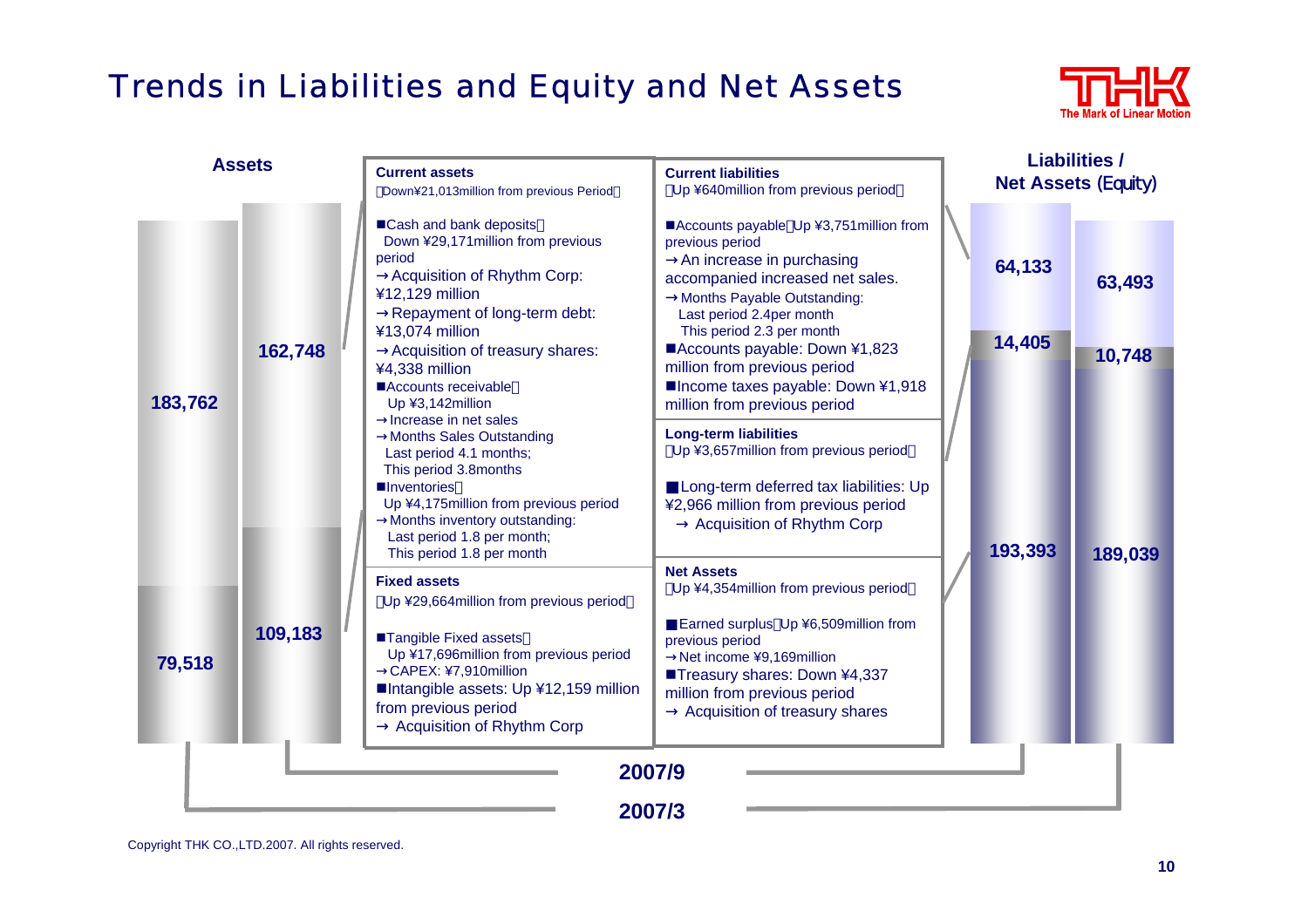### Cash Flow Trend



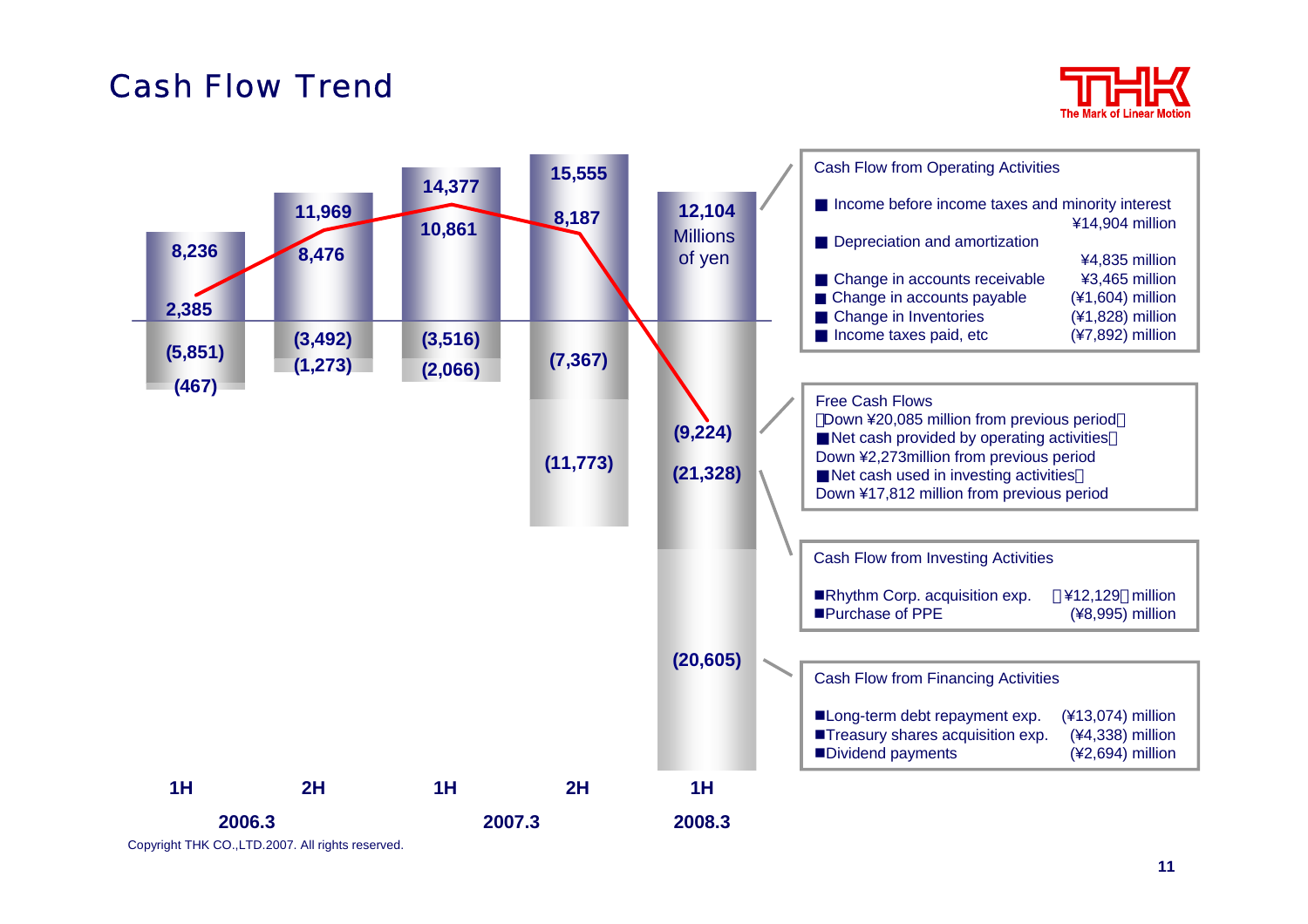## Activities in the period ending March 2008